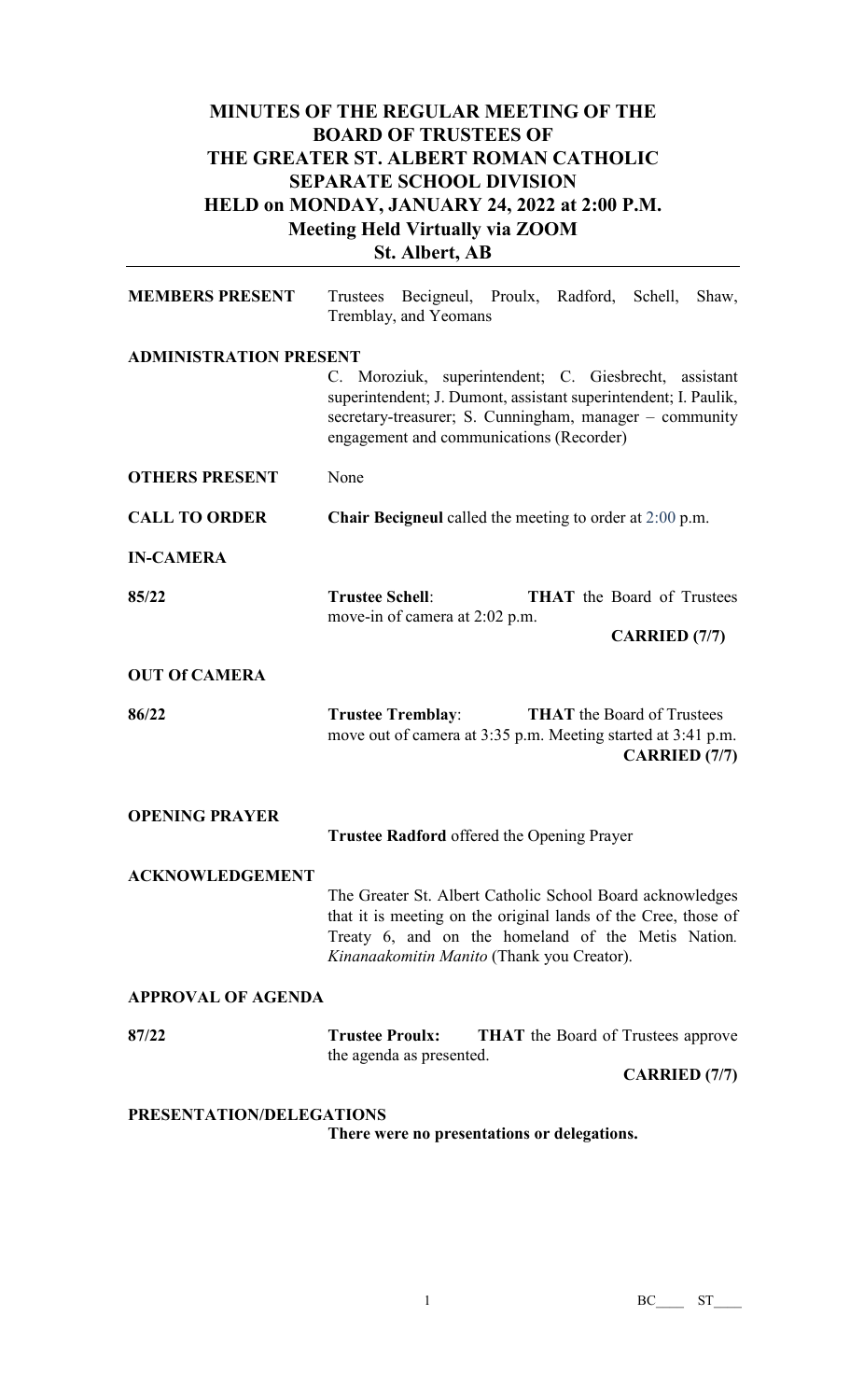## **APPROVAL OF MINUTES & SUMMARIES**

| 88/22                                            | <b>Trustee Shaw:</b><br><b>THAT</b> the Board of Trustees approve<br>the minutes of the Regular Board Meeting held on December<br>13, 2021, as circulated.<br><b>CARRIED</b> (7/7)                                                                                                                                                             |  |  |  |
|--------------------------------------------------|------------------------------------------------------------------------------------------------------------------------------------------------------------------------------------------------------------------------------------------------------------------------------------------------------------------------------------------------|--|--|--|
| 89/22                                            | <b>THAT</b> the Board of Trustees approve<br><b>Trustee Yeomans:</b><br>the summary of the Committee of the Whole meeting held on<br>January 10, 2022, as circulated.<br><b>CARRIED</b> (7/7)                                                                                                                                                  |  |  |  |
| <b>APPROVAL OF COMMITTEE &amp; EVENT REPORTS</b> |                                                                                                                                                                                                                                                                                                                                                |  |  |  |
|                                                  | No reports.                                                                                                                                                                                                                                                                                                                                    |  |  |  |
| <b>GOOD NEWS</b>                                 | Trustee Becigneul shared the Good News Report.                                                                                                                                                                                                                                                                                                 |  |  |  |
| <b>QUESTIONS FROM THE PUBLIC</b>                 | There were no questions from the public.                                                                                                                                                                                                                                                                                                       |  |  |  |
| <b>CONSENT ITEMS</b>                             |                                                                                                                                                                                                                                                                                                                                                |  |  |  |
| 90/22                                            | <b>Trustee Shaw:</b><br><b>THAT</b> the Board of Trustees receive<br>the consent items attached and approve all recommendations<br>contained therein.<br>12.1 – Review of Board Policy 13: Appeals and Hearing<br><b>Regarding Student Matters</b><br><b>CARRIED</b> (7/7)                                                                     |  |  |  |
| <b>ACTION ITEMS</b>                              | <b>Mental Health Capacity Initiative Grant Advocacy</b><br>Letter                                                                                                                                                                                                                                                                              |  |  |  |
| 91/22                                            | <b>THAT</b> the Board of Trustees direct the<br><b>Trustee Radford:</b><br>Board Chair to send a letter to Minister LaGrange and<br>Minister Copping in support of the Mental Health Capacity<br>Building enhancement grants becoming operational, and/or<br>continuing the Mental Health Capacity Enhancement Grants.<br><b>CARRIED</b> (7/7) |  |  |  |
|                                                  | <b>St. Albert Joint Use &amp; Planning Development Agreement</b><br><b>Memorandum of Understanding</b>                                                                                                                                                                                                                                         |  |  |  |
| 92/22                                            | <b>Trustee Tremblay:</b> THAT the Board of Trustees approve<br>the Board Chair and Superintendent to sign the Memorandum<br>of Understanding, and direct administration to proceed in the<br>collaborative process of developing a Joint Use Planning<br>Agreement with the City of St. Albert.<br><b>CARRIED</b> (7/7)                        |  |  |  |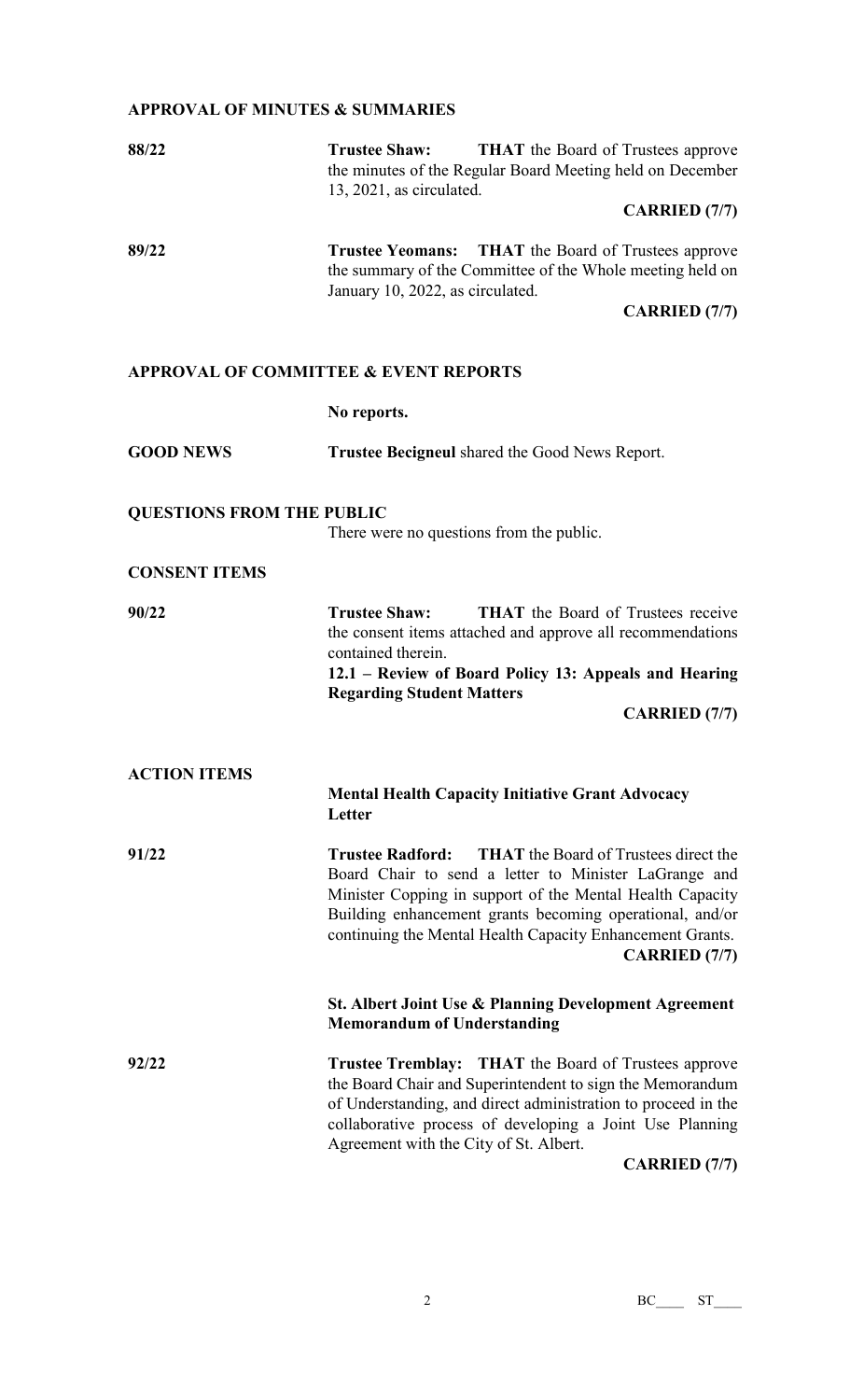**NEW BUSINESS**

#### **No new business**

### **INFORMATION ITEMS**

#### **Report from the Chair**

The Board Chair provided a verbal report.

#### **Report from the Superintendent**

Information updates from Administration included the following items:

- Inclusive Education Programming Update (Giesbrecht)
- 2021-2022 Fee Waiver Report (Paulik)
- Quarter 1 Financial Statement (Paulik)
- School Results Reviews Report (Moroziuk)
- French Immersion Update (Giesbrecht)
- COVID-19 Update (Moroziuk)
- 2020-2021 Annual Education Results Report Update (Giesbrecht)
- School Facilities Utilization Report (Paulik)

**93/22 Trustee Shaw: THAT** the Board of Trustees receive the superintendent's report as information.

**CARRIED (7/7)**

#### **PUBLIC ENGAGEMENT HIGHLIGHTS**

**94/22 Trustee Proulx: THAT** the Board of Trustees receive the Public Engagement Highlights Report as information. **CARRIED (7/7)**

#### **CLARIFICATION PERIOD FOR PUBLIC AND MEDIA**

No questions.

#### **TRUSTEE REQUEST FOR INFORMATION**

**Trustee Tremblay** requested a report on the status of current and upcoming grants that support our schools and division. The Board of Trustees supported this request for information.

**Trustee Radford**: offered the closing prayer.

The Board recessed at 5:36 p.m.

#### **IN-CAMERA**

**CLOSING PRAYER**

**95/22 Trustee Schell: THAT** the Board of Trustees move In-Camera at 5:42 p.m.

**CARRIED (7/7)**